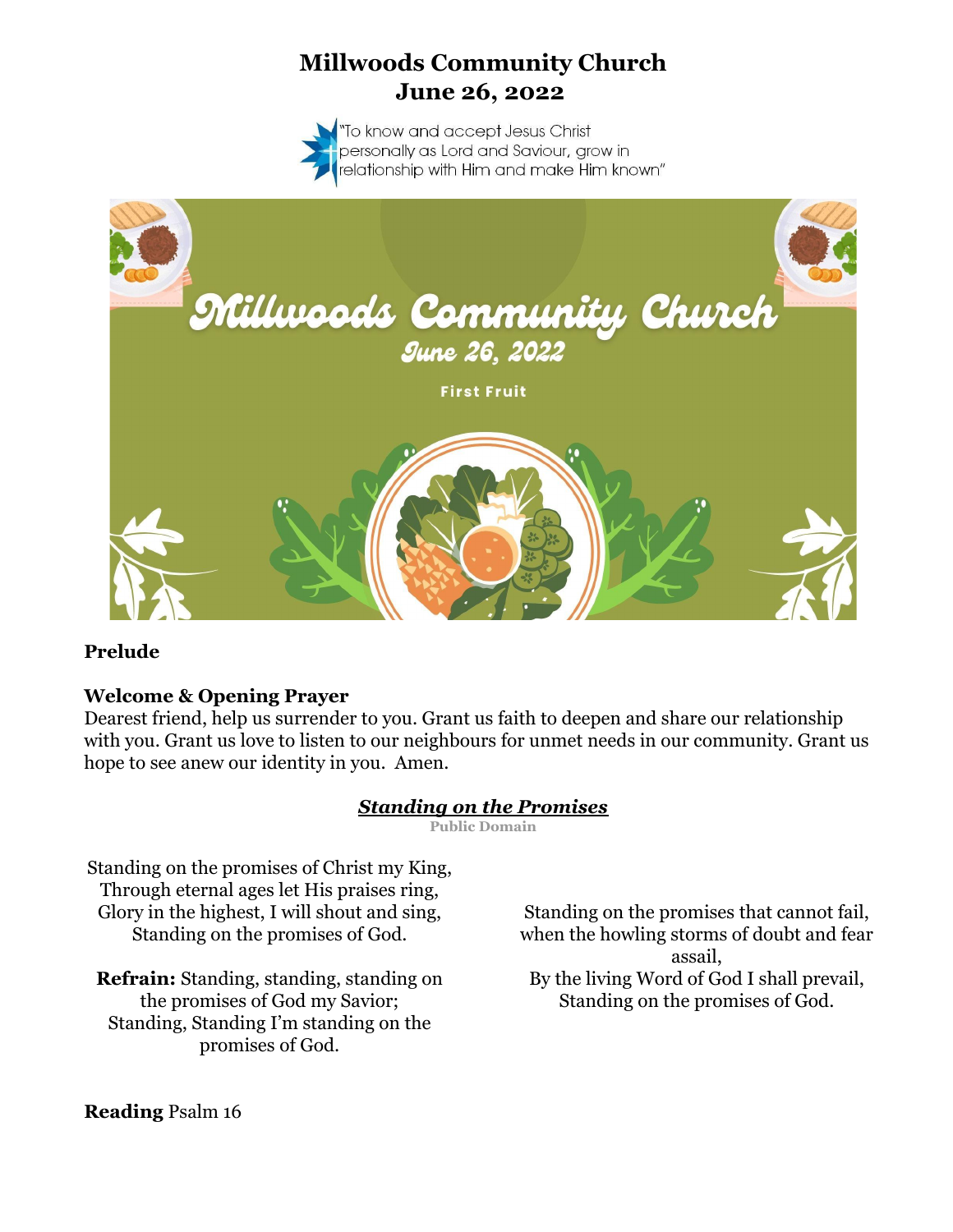### *Blessed Be Your Name*

**CCLI Song # 3798438 CCLI License # 131923**

Blessed be Your name In the land that is plentiful where Your streams of abundance flow Blessed be Your name

Blessed be Your name When I'm found in the desert place Though I walk through the wilderness Blessed be Your name

#### **Pre-Chorus**

Ev'ry blessing You pour out I'll Turn back to praise When the darkness closes in Lord Still I will say

#### **Chorus**

Blessed be the name of the Lord Blessed be Your name Blessed be the name of the Lord Blessed be Your glorious name

Blessed be Your name When the sun's shining down on me when the world's all as it should be Blessed be Your name

Blessed be Your name On the road marked with suffering though there's pain in the offering Blessed be Your name

#### **Bridge**

You give and take away You give and take away My heart will choose to say Lord blessed be Your name

#### **Scripture Reading** Galatians 5:1, 13-25

**Message** Pastor Matt - First Fruits

### *Hymn of the Holy Spirit* Special Music

#### **Blessings and Concerns**

#### *His Name is Wonderful*

**Reprinted from the © 1995 Moravian Book of Worship with the permission of the Interprovincial Board of Communications, Moravian Church in North America.**

His name is Wonderful; His name is Wonderful; His name is Wonderful Jesus, my Lord.

He is the mighty King, Master of ev'rything; His name is Wonderful Jesus, my Lord.

### **Ministry Opportunities**

#### **\*Benediction**

He's the great Shepherd, the Rock of all ages, Almighty God is He.

Bow down before Him, love and adore Him; His name is Wonderful Jesus, my Lord.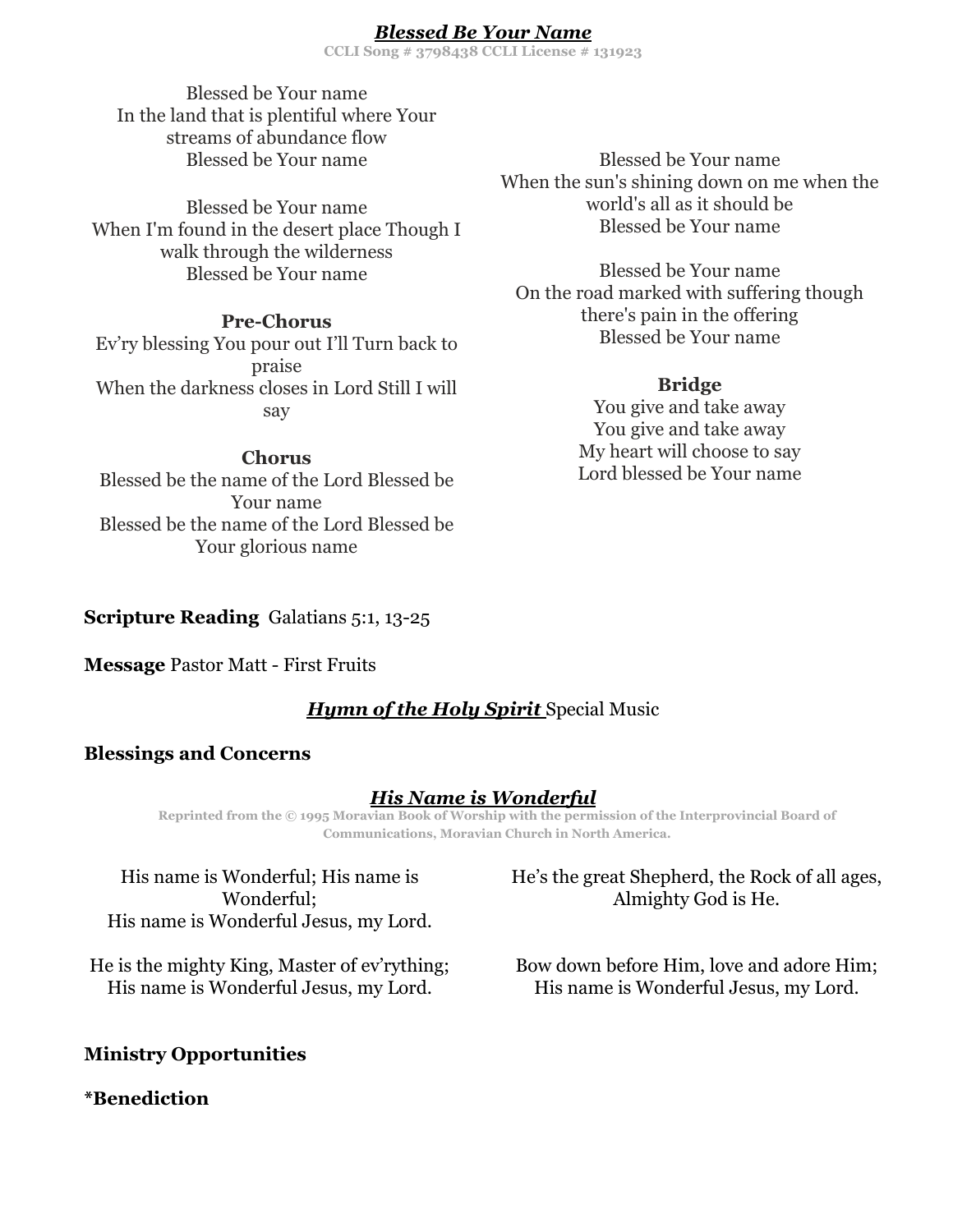### *There is a Redeemer*

**Public Domain**

There is a redeemer Jesus, God's own Son Precious Lamb of God, Messiah Holy One

### **Refrain**

Thank you, oh my father For giving us Your Son And leaving Your Spirit 'Til the work on Earth is done

### **Postlude**

Jesus my redeemer Name above all names Precious Lamb of God, Messiah Oh, for sinners slain **(Refrain)**

When I stand in Glory I will see His face And there I'll serve my King forever In that Holy Place **(Refrain)**

| $\tilde{\phantom{a}}$<br><b>Today</b> |                | <b>Next Sunday</b> |       |
|---------------------------------------|----------------|--------------------|-------|
| <b>Sound &amp; Media</b>              | Larry          | Sound & Media      | Sonja |
| <b>Usher</b>                          |                | <b>Usher</b>       |       |
| <b>Greeters</b>                       | Keith          | <b>Greeters</b>    |       |
| Reader                                | <b>Brenda</b>  | <b>Reader</b>      | Sonja |
| <b>Music</b>                          | Elaine, Brenda | <b>Music</b>       |       |
| <b>Coffee</b>                         |                | <b>Coffee</b>      |       |

# **Please sign up to help during our Sunday worship service.**

#### **Next Communion Sunday**

Our next Communion Sunday is July 3rd, 2022.

### **If I Had a Million Dollars - Van Es Capital Reserve Fund**

The Van Es Board has created a Capital Reserve Fund to be used for improvements. The target is to raise \$1,000,000 to address anticipated needs in the near future. Please donate to this cause. You can specify a project or give to the overall fund. VanEs mailing address is: VanEs Camp & Conference Centre PO Box 57063, Eastgate Sherwood Park, AB T8A 5L7

### **WINGS New/Gently Used Items Needed – Drop any of these off at the church between now and the end of June!**

### *NEW ITEMS:*

-Sidewalk Chalk, Bubbles, Kites, Skipping Ropes, Kids Sprinklers, Water Toys -New Packs of Kids Markers and Pencil Crayons, Kids Scissors, Construction Paper, Paper Plates, Non-Toxic paint, coloring books

-Sunscreen (suitable for babies, kids all ages), Bugspray

-Kids Water Bottles

-Back to School Supplies (list coming soon), Backpacks/lunch kits!